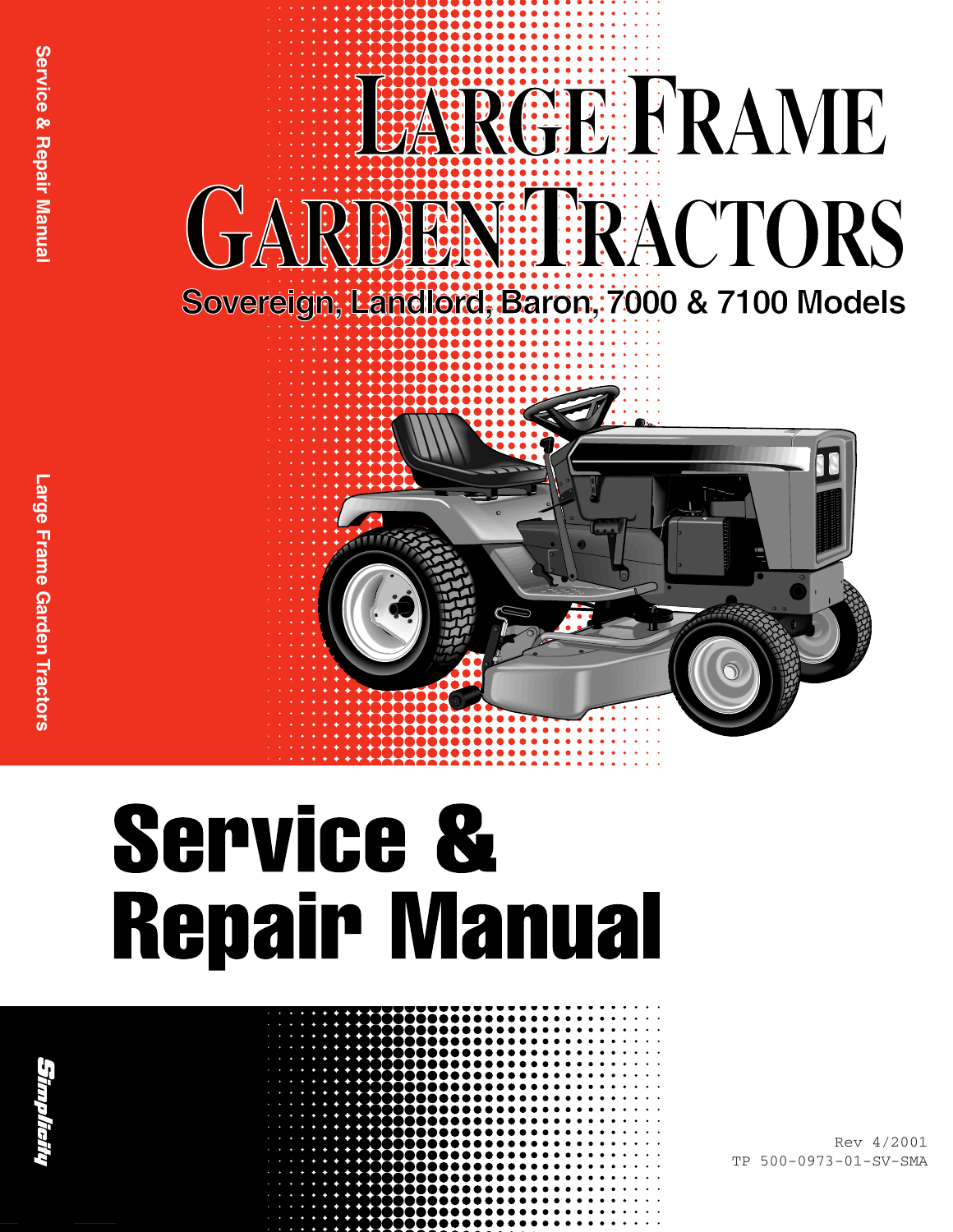## **Repair Manual Contents**

Click on the section name listed below to link to it's PDF file. Please see the first page of each section for the specific contents of that section.

| $\blacksquare$          |                                                                                     | $1-6$     |
|-------------------------|-------------------------------------------------------------------------------------|-----------|
| $\overline{\mathbf{2}}$ | General Repair Instructions2-1 -                                                    | $2 - 8$   |
| $\boldsymbol{3}$        |                                                                                     | $3 - 29$  |
| 4                       | Engine, Fuel System & Drive System4-1 -                                             | $4 - 16$  |
| 5                       |                                                                                     | $5 - 10$  |
| 6                       |                                                                                     | $6 - 12$  |
| 7                       |                                                                                     | $7 - 20$  |
| 8                       | <b>Rear Wheels, Differential &amp; Axle</b> 8-1 -                                   | $8 - 12$  |
| 9                       | Gear Transmission $\ldots \ldots \ldots \ldots \ldots \ldots \ldots \ldots$ 9-1 $-$ | $9 - 46$  |
| 10                      |                                                                                     | 10-20     |
| 11                      |                                                                                     | $11 - 12$ |
| 12                      | Steering Mechanism Group  12-1-                                                     | 12-30     |
| 13                      | Vickers Hydrostatic Transmission13-1-                                               | 13-20     |
| 14                      | <b>Sundstrand Series 15</b><br>Hydrostatic Transmission  14-1-                      | 14-23     |
| 15                      |                                                                                     | $15 - 4$  |